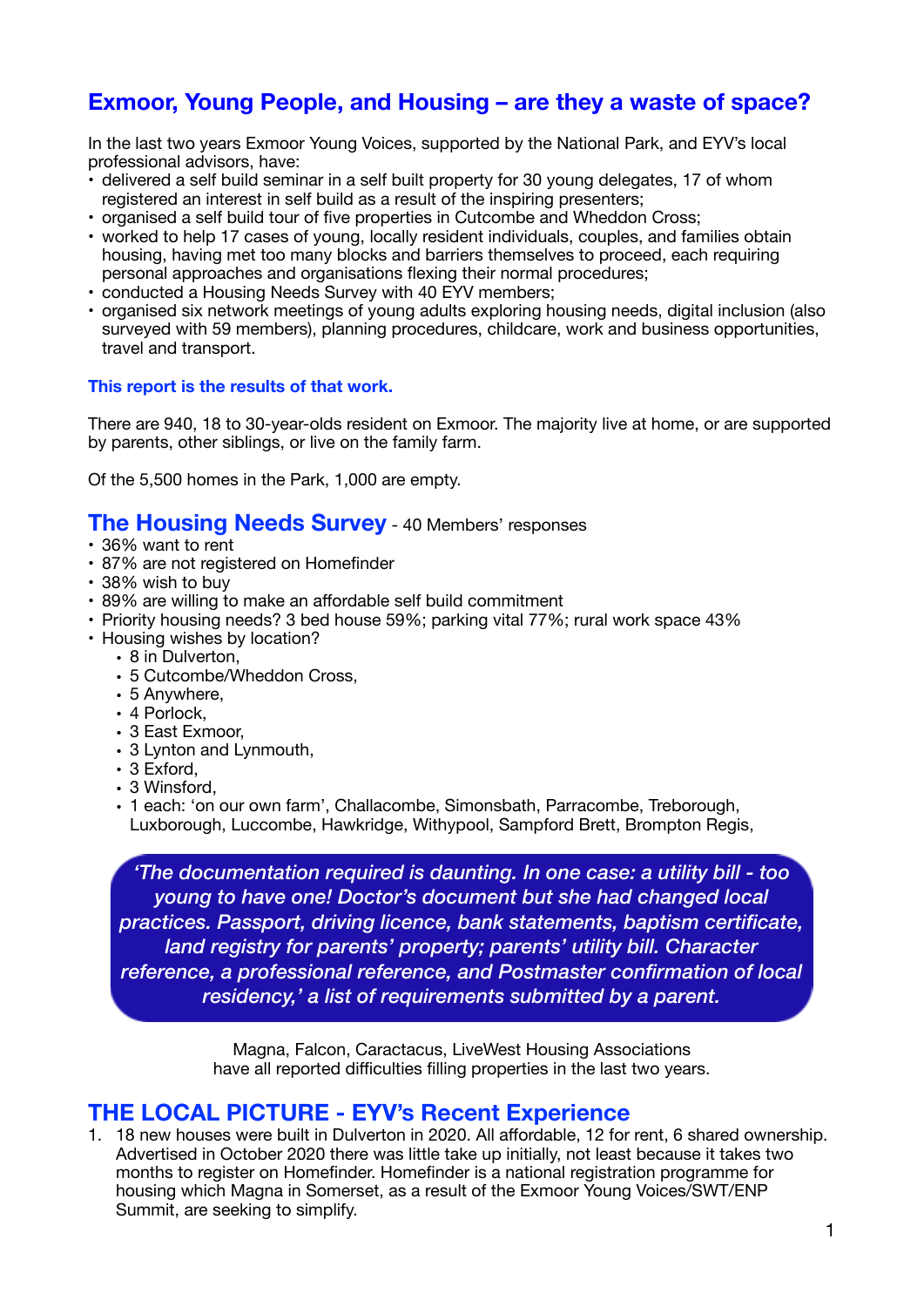- 2. BARRY. Partner, wife and two children son of well-known, long established, local family, substantial community contributors, lodging with a branch of the family in a parish on edge of Exmoor. They were told they were ineligible for Exmoor housing because they were lodging outside the parish, 4 miles away. *Personal intervention by a local councillor* changed that and a house was allocated.
- 3. LINDA. Couple and baby, mid 20s living with one set of parents outside Exmoor, working on Exmoor, 60 miles for work each day, costing £135 and 10 hours per week. Seven generations of family on Exmoor. Registered on Homefinder. Told ineligible because of living away and completing Homefinder incorrectly for Exmoor housing, despite wanting to be near work and family. EYV intervention with a local charity enabled them to be housed near their work and Exmoor families. *84 emails, 3 months, 12 professional advisors consulted and involved.*
- 4. MEREDITH. Disabled, young single, successfully housed following EYV intervention which required *12 documents, 119 emails, three professional references, and involved 7 professional advisors* - "It's an endurance test for only the fittest" Mother.
- 5. MIKE. Successful self build. *Output: evidence supported by EYV Chair a day off work.*
- 6. MAISIE. Seeking to escape expensive rented property, decided to purchase local housing. Couple, both Exmoor workers, children at local schools. The first three properties, just about within their price range, went before they could organise funding. Now attempting affordable, local connection, self build, with support from ENP and EYV. *Output to date: emails 32; professional advisors involved 13; policies, registrations, costings, projections, outline plans 11; advisor hours 56.*
- 7. SHANE. Purchase: young local family *awaiting submission*

#### STEPHEN: What would you advise in his situation?

*'I was born and brought up on Exmoor. My parents split up when I was nine. Dad went to live in Combe Martin (off Exmoor) and Mum back with her parents near Watchet (off Exmoor). I was able to carry on at school locally, eventually going away to college, and then doing VSO in Africa and South America for five years. Dad died and and left me enough money to put a rental deposit, on a small shop in an Exmoor town, to open a local business in order to meet an essential local need. The rest of the inheritance, plus a small business loan, have been needed to stock the new business. To reduce travel expenses and ensure that the new business is successful I needed to rent housing locally. I could not afford open market rent so I needed social housing to help me and my partner. It seems from Homefinder that I was excluded - ineligible because, although being thoroughly local, starting a business, and contributing to the local economy I have not lived here for 10 of the last 20 years. If only mum and dad had stayed married another year that might have swung it. I've heard of other locals being ineligible for similar, minor, inflexible reasons.'* 

#### **One EYV solution** for maintaining the stock of young people in the National Park: **Make 'Young and Local' a qualification for Gold Banding.**

These are not isolated cases. Each time it happens considerable time and resource are used making a special case, often creating difficulties for the negotiators who are keen to do their best but unable to flex. Some lack of coordination and communication also lowers expectations for local people. Filling existing properties and facilitating more conversions would ease the pressure on Exmoor's environment, and reduce the demand for more newbuilds in a Park specifically noted for its peace and tranquillity.

Professionals are keen to make Homefinder work. Locals find it inaccessible. There is a defensiveness about Homefinder; a belief that it must be made to work, regardless of the problems it poses to local hopefuls. EYV has suggested a simplified, one side of A4, initial registration, to create a more effective picture of housing need among young adults. Historically their expectations are low. These have a negative effect on aspirations. They say that it is very easy for somebody from away, with no local knowledge, experience, business or skill to offer, to buy a house on Exmoor with no restriction other than price. Young locals say that there are too many hurdles for people with essential local knowledge, skills, and deep experience, of value to the National Park, to achieve the same access and outcome.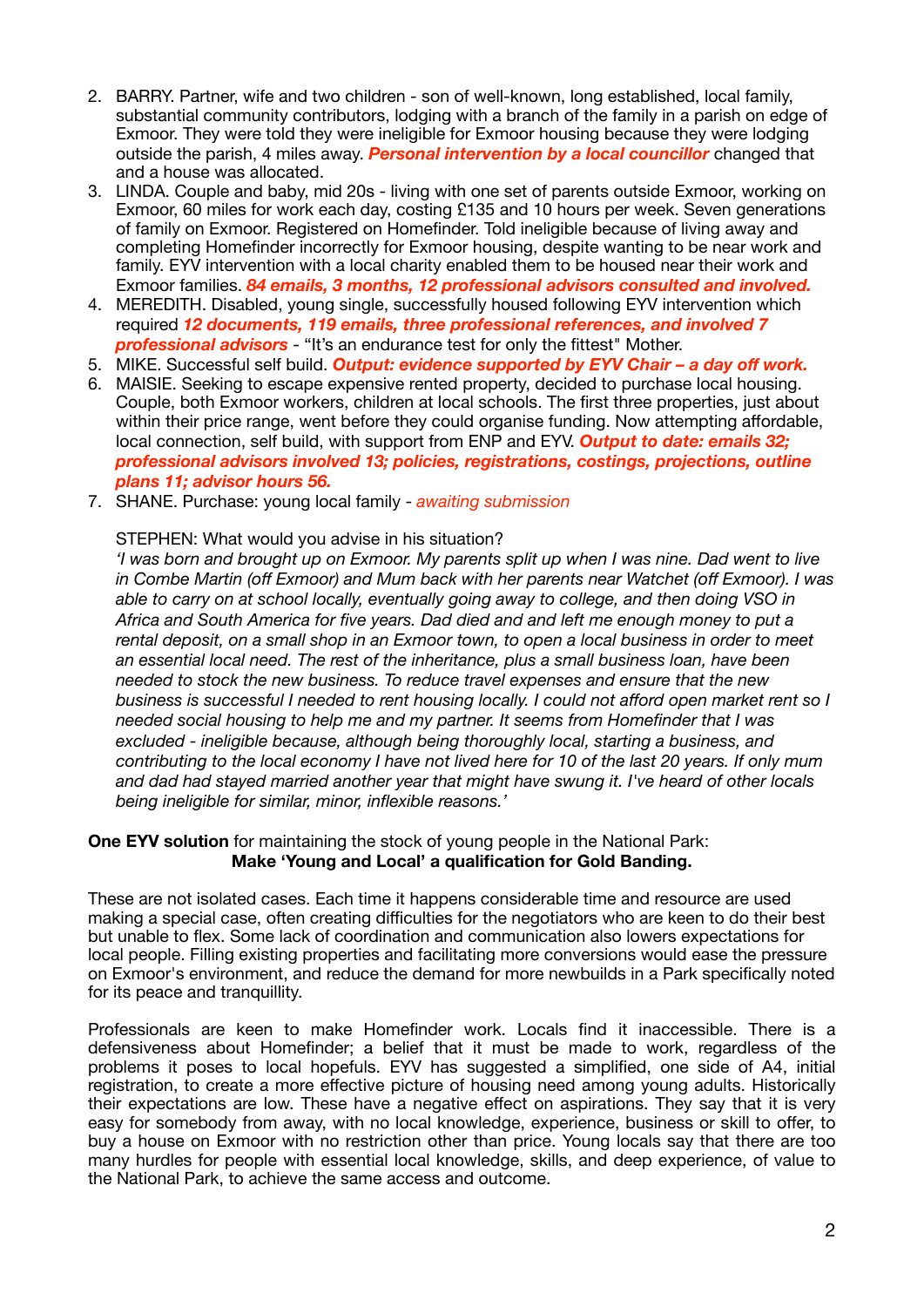**Young resident**. *Both buying or renting are too expensive once you factor in farmworker needs, i.e. parking for farm vehicles, garden for farm dogs, proximity to work. Suitable properties are almost always sold to retirees or folks from the city with far more money than locals could ever make.*

**Young resident**. *We have to rent a below standard house privately to facilitate the running of an agricultural/forestry business. Social housing are purely unsuitable for a country way of living let alone space to have two vehicles, two trailers, a tractor, a shed/workshop and possibly kennels. Prices for purchase are simply unattainable especially when having to rent and pay for high living/running costs.*

**Young resident**. *'Rented, affordable homes are not suitable for people with rural agricultural occupations with working dogs, tools storage, parking needed.'*

## **SELF BUILD**

*Having tried to get planning for a house on the farm for some time now, it has become clear that there isn't much support for us out there. Though the neighbours were supportive, the Parish Council was very unsupportive, despite claiming to want more young local housing. The parks have also*  been, as yet, not that helpful. We appreciate that many people have bent and broken the planning rules in the past, so caution should be taken. But it *would be great to see support for young locals trying to build a house where they have always lived i.e. houses to solve housing needs rather than more holiday homes.* **Young resident.**

1. Exmoor Young Voices' self build seminar for 30 delegates resulted in 17 local residents registering their interest in proceeding to self build. None have progressed yet.

*Me and my partner live on Exmoor. We both have a passion for the park and*  both work on the park. We'd love to purchase a property here or land to *build our own but planning permission and house prices are pushing both us and my company away from Exmoor.* **Young resident.**

2. EYV is currently supporting 6 projects, none able to start so far, at Winsford, Wheddon Cross, Kingsbrompton, Exford, Cutcombe, Simonsbath and has an offer of land nr Wootton Courtney.

**Young resident**. *More ways of building log cabins in communities with land but shared eco-credentials would be amazing.*

3. Finance, land, mortgages, and planning are the challenges. The National Park has identified 19 potential self build plots, and is investigating mortgage lenders in other national parks, with EYV's housing specialist.

**Young resident**. *My mobile home currently has an enforcement notice, my parents are hoping to build me an affordable home to rent from them.*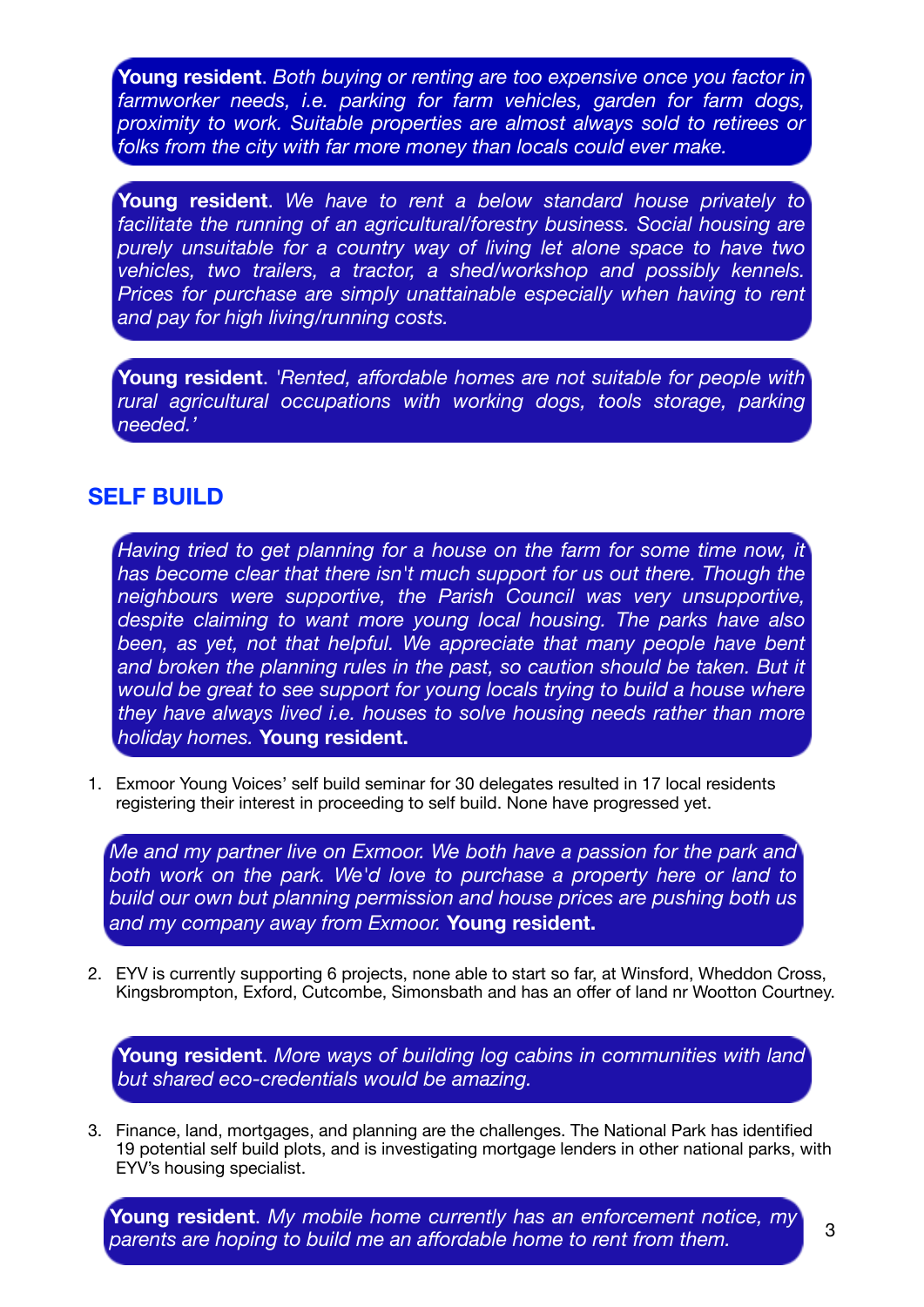4. EYV is also exploring, with Lendology (Wessex Resolutions) and Somerset independent Partnership, how affordable housing and self build can be made more accessible to young renters and buyers, in pilot projects, with loans and grants.

**Young resident**. *Currently living with my partner's parents, we both have successful full-time jobs, I work in South Molton and my Partner works throughout Exmoor, Minehead, and Taunton. Given our jobs, one would think we could afford to purchase but no. Recently in our village a three bed semi similar design to ex-council property sold for £270,000. The housing situation on Exmoor needs addressing. How can young people afford to buy with such high property prices? We are incredibly fortunate that my partner's parents own an old stable block which we had initial chats with ENP to be told we would not get planning, why? We are both local people looking for housing. The parks do not seem interested in helping…..unless you have multiple millions then you can knock down a house and build whatever you like.*

Planning procedures are time-consuming and, many report, daunting and expensive, even though the National Park Planners offer pre-application advice free and wish to be flexible in the interests of local people, wherever the legislation allows.

### **Why are local young people important to Exmoor?**

Benefits identified by EYV Members

- Environment less travel, less pollution
- Shop locally keep infrastructure alive
- Schooling locally sustain education, reduce travel to school
- Retain Exmoor's local knowledge, commitment, and skills
- Develop some semblance of population balance

## **AFFORDABILITY - what Members say**

*Suitable properties are too expensive to buy and being self-employed my income fluctuates making me less desirable for a mortgage. I have moved back in with my mother until I can find somewhere suitable. After the last overpriced place my girlfriend and I rented we agreed we wouldn't go for anywhere, renting or buying, unless it's what we wanted.* **Young resident.**

**Young resident.** *There is nothing affordable for young people on zero hours or part time minimum wage, I have to live at home because I can't afford anywhere on my own, there are virtually no buses I can use to get to Minehead, the nearest town, and those that there are cost £5 each way – there are no full-time jobs, only minimum wage part time or zero hours, I can't afford the bus fair on the wages you get round here. We need SOCIAL housing for young people here, only 'affordable' stuff is built and no one can afford that sort of rent on the local wages we get here.*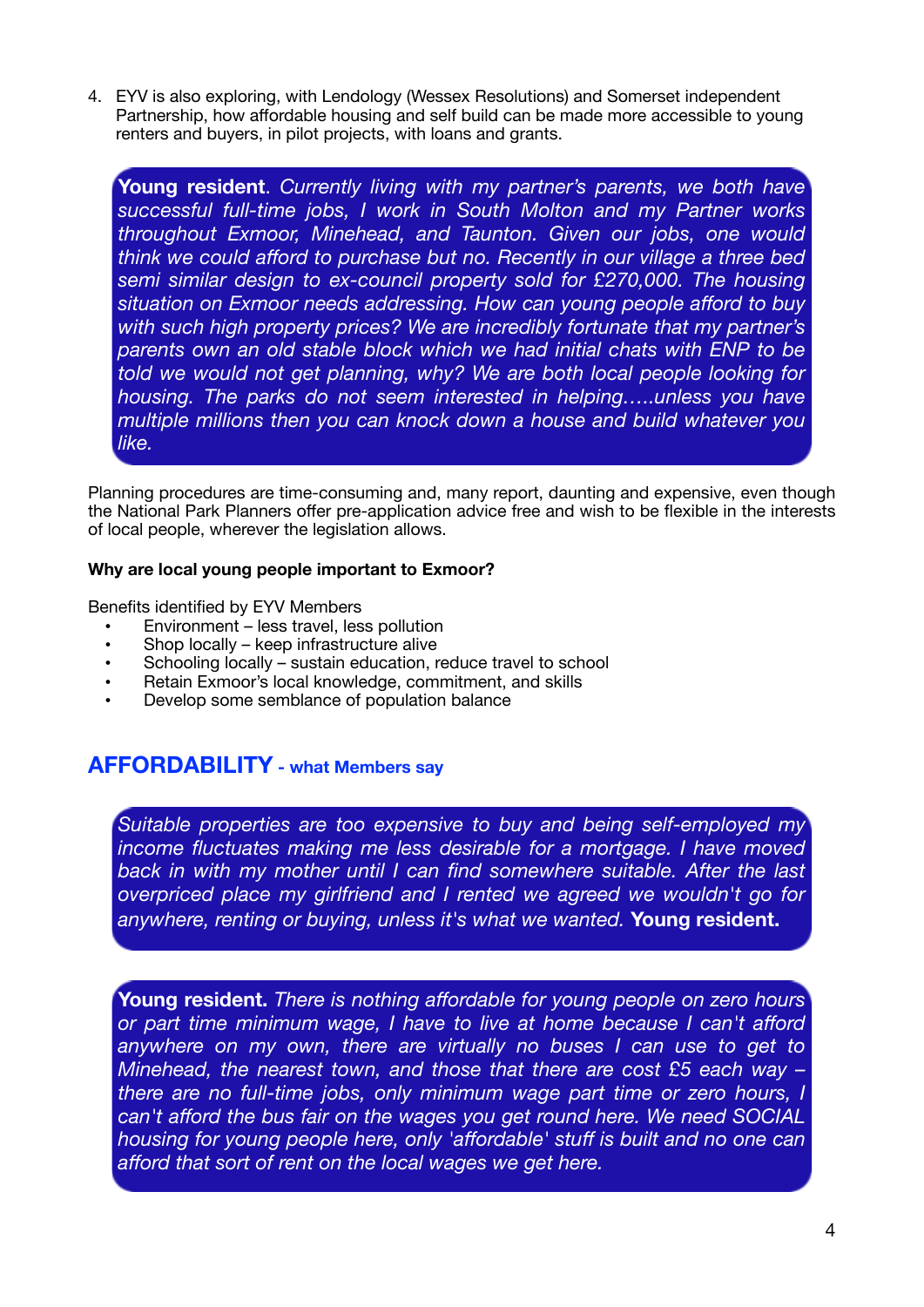**Young resident.** *My partner and I are currently living with my mum as it was proving too expensive to rent and be able to save enough money for a house at the same time. Having moved in with my mum we are managing to save well although it is taking longer than we would like as house prices are so expensive we are having to save more and the types of houses for first time buyers don't come on the market very often.*

**Young resident.** *We were living in a housing association property. It was a tiny (!) two bedroom bungalow, there are four of us. After months of waiting for a larger property to come up – which it did – they were given to families that had absolutely no ties to Exmoor or even the surrounding area. We had to move out of our home village to a neighbouring one. Our children's school is in the village, at the time I was also working there. We are now in a charity property which yes it's bigger but it hasn't been well looked after. The children can't play outside as it's dangerous apparently. 'We' as the tenant are meant to fix the issues of previous tenants which is absurd! So we are going to be £2000/£3000 out of pocket for someone else's mistake. Unbelievable.*

**Young resident.** *I have had to move away from Exmoor in order to get on the property ladder. I couldn't afford a single place to buy anywhere in the areas of Dulverton, Brushford, Winsford, Exford and anywhere in between. I've had to move 45 minutes away to Dunkeswell, where you can buy a two bed bungalow for £120,000. Affordable. Exmoor is not affordable to anyone under the age of 50 who isn't fortunate enough to have parents able to buy them a house.*

**Young resident.** *I feel we need to cut down on second homes as that is what hikes up the housing price. I also feel estate agents need to take into account young local people buying homes.*

**Local resident.** *Try completing a Local Connection Registration, or a Self Build Registration. You need to be confident with forms, or have a degree, or a good advisor who is free.*